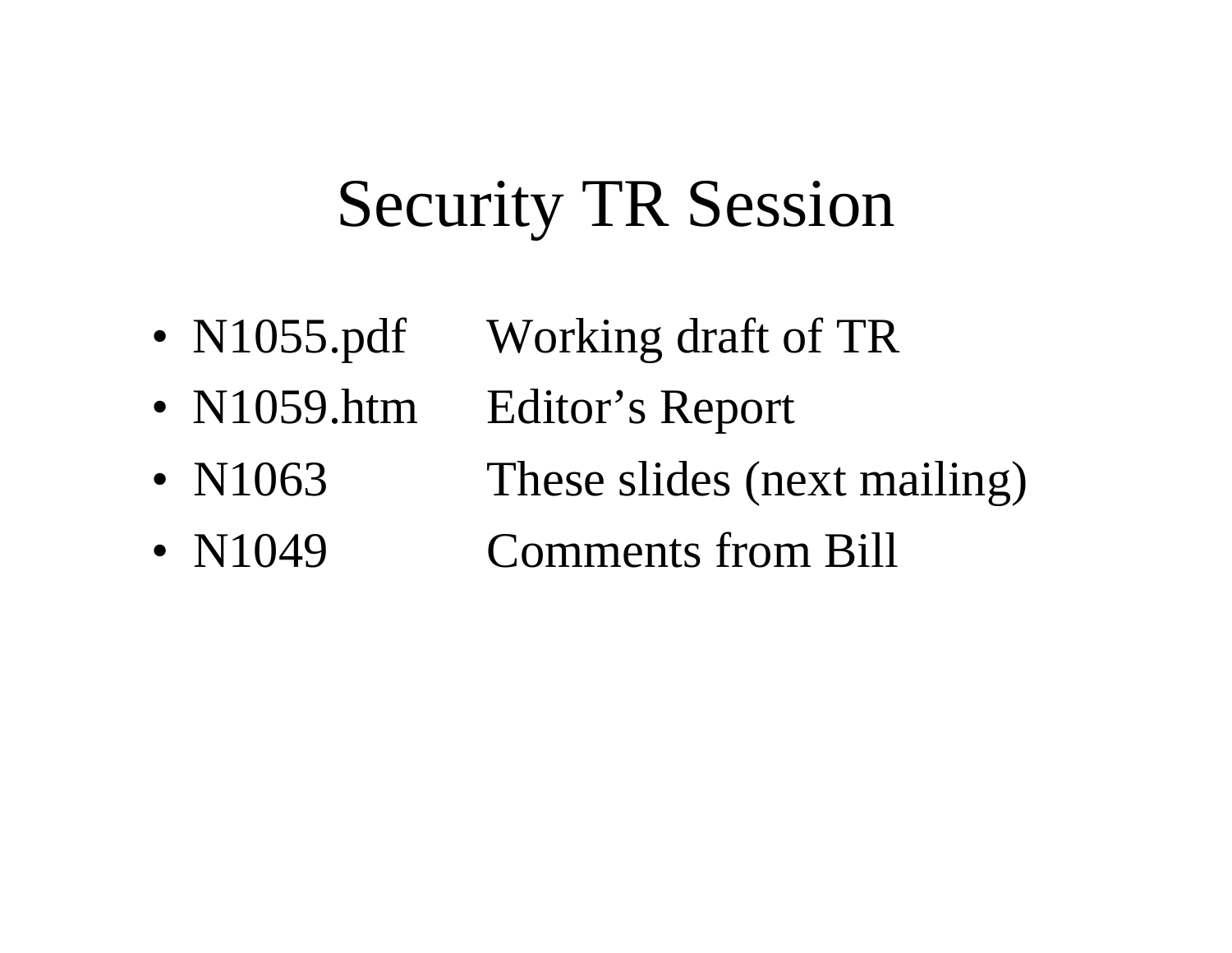# N1063

Late Issues with n1055 (From email and n1049)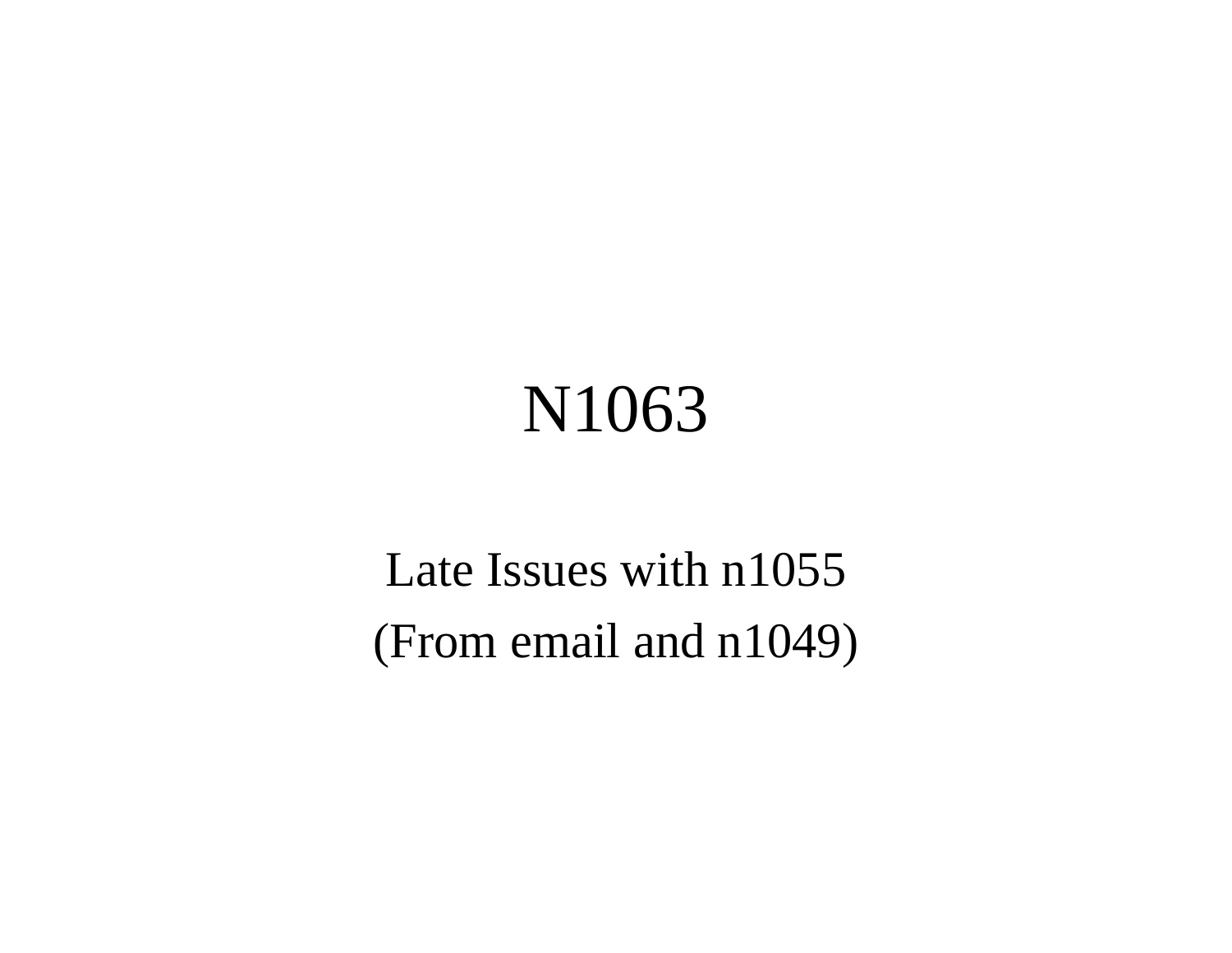### Got versus Have

- Should GOT SECURE LIB be HAVE SECURE LIB ?
- "HAVE" is consistent with widespread Open Source software practice
- "GOT" implies acquisition of a dynamic resource/ "Have" implies static capability
- From Nelson Beebe, off-reflector email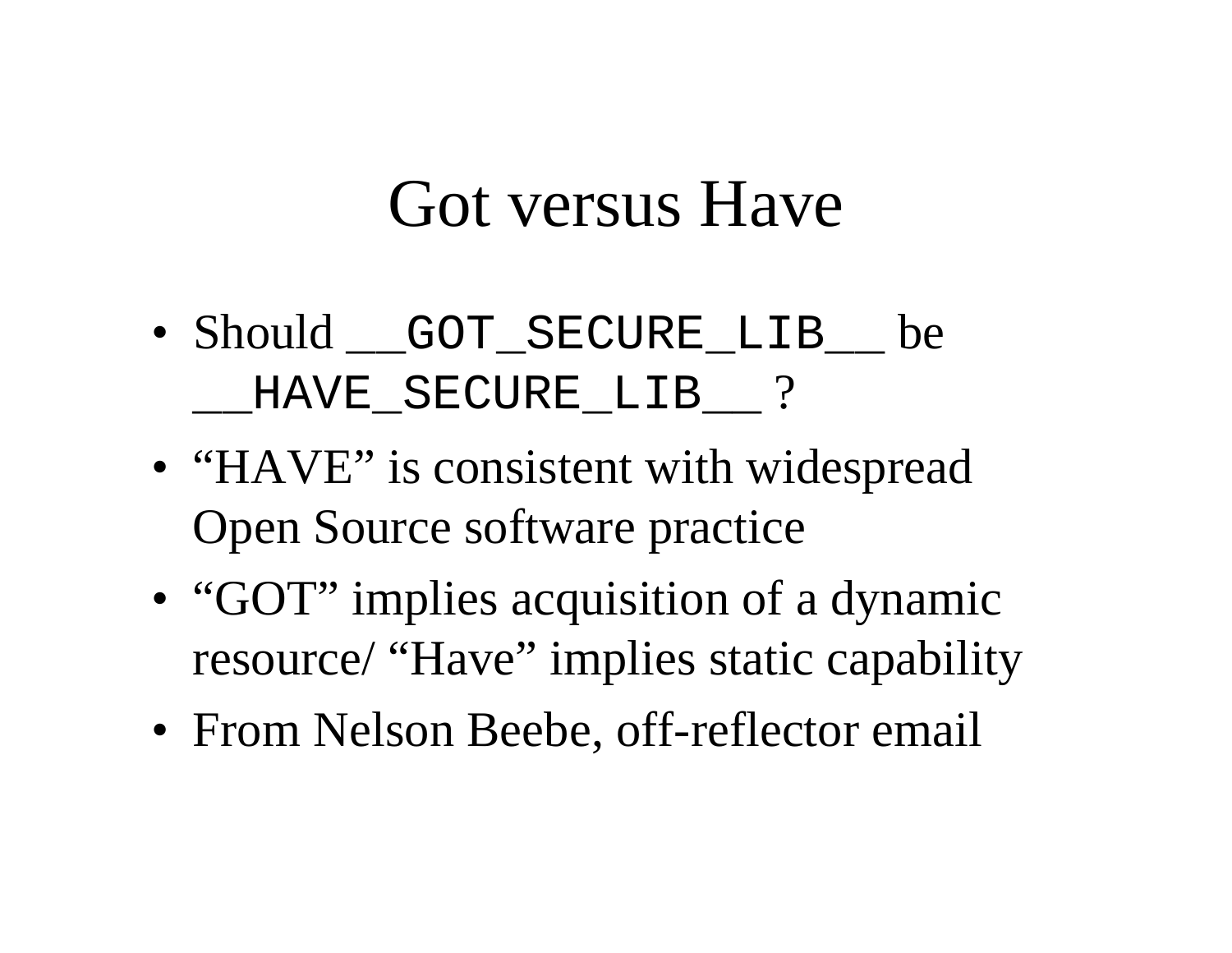#### Consensus

• \_\_STDC\_WANT\_SECURE\_LIB\_\_ replaces \_\_USE\_SECURE\_LIB\_\_

• STDC\_SECURE\_LIB\_ replaces GOT SECURE LIB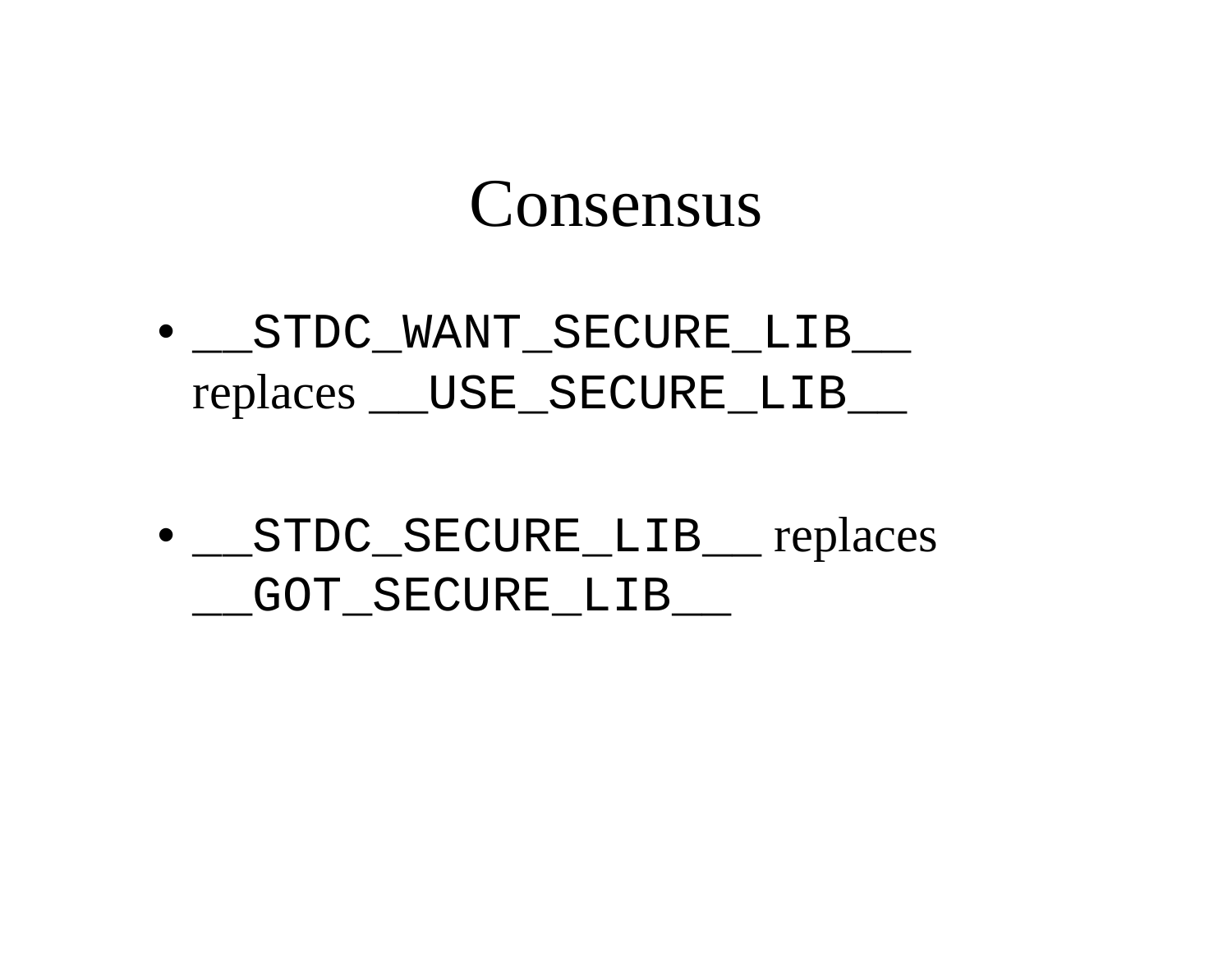#### N1049 Second Batch

• Suggestion: Borrow concept of "precision" from printf for scanf**/**scanf\_s format specifiers C, S, [

```
char a[100];
scanf("%.100s", a);
scanf("8.*s", (size t)100, a);
```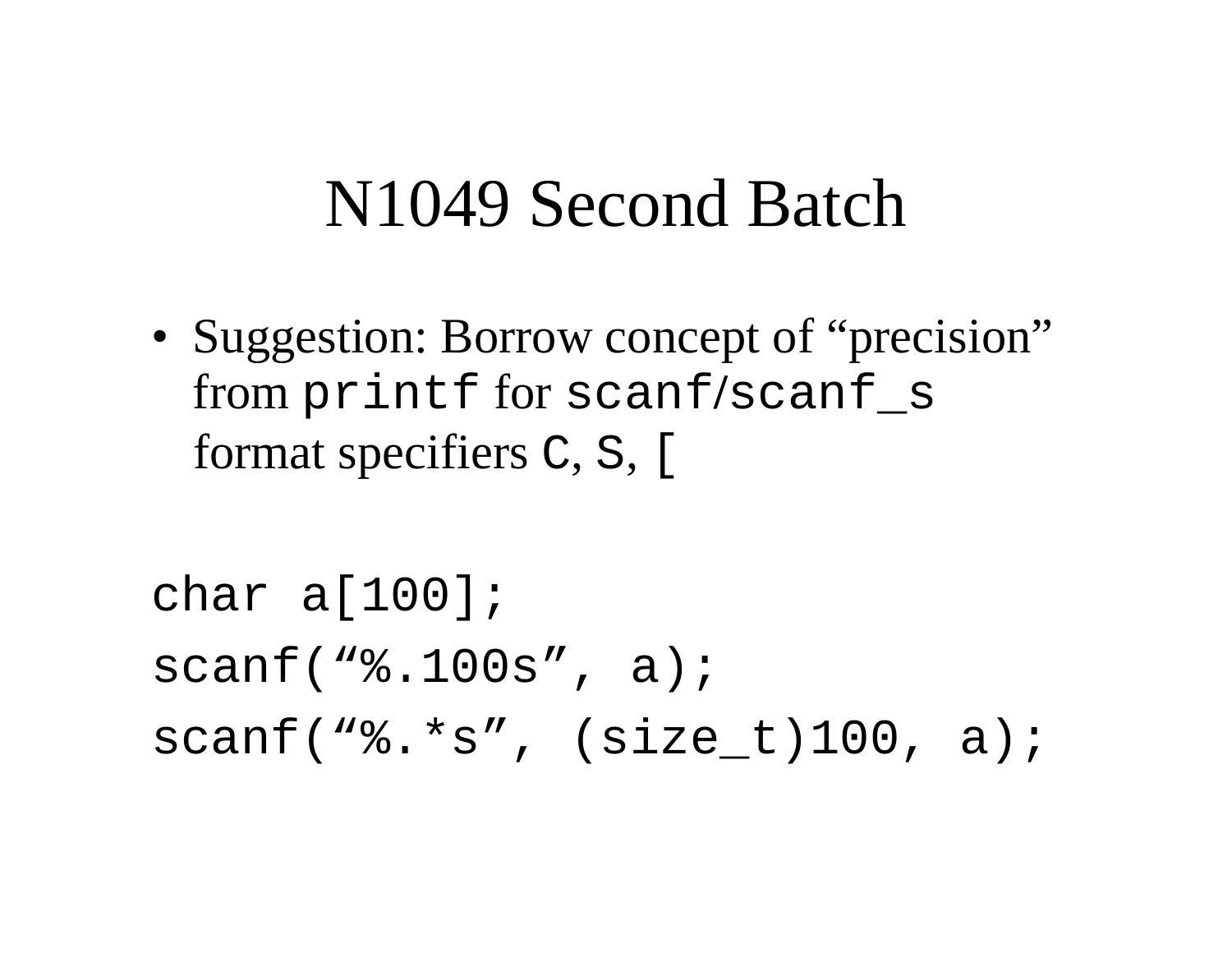#### scanf, cont.

- Default precision for scanf s is 0, requiring use of precision
- Disadvantage: Decreased possibility for compile-time checking that secure practice is being followed. Contrast with Footnote 4, page 7.
- Note "%\*. \* s" would be an assignment suppressed scan with indirect precision.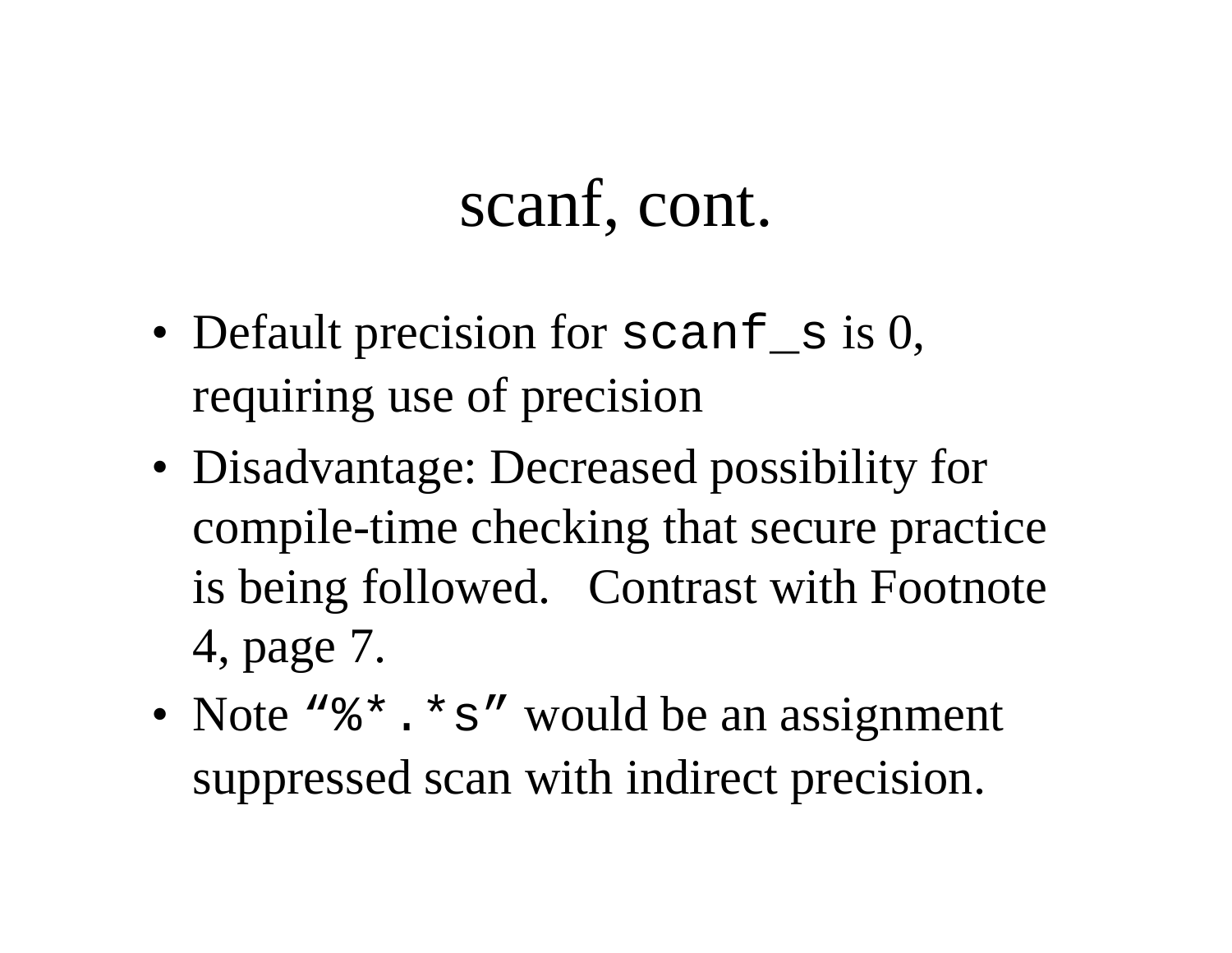# getenv\_s (via reflector)

- The needed parameter should be used to store the length+1 of the environment string found, since that is how much space needs to be allocated for the string.
- Note that snprint returns the length, not length+1. Inconsistent?
- Behavior of other existing functions?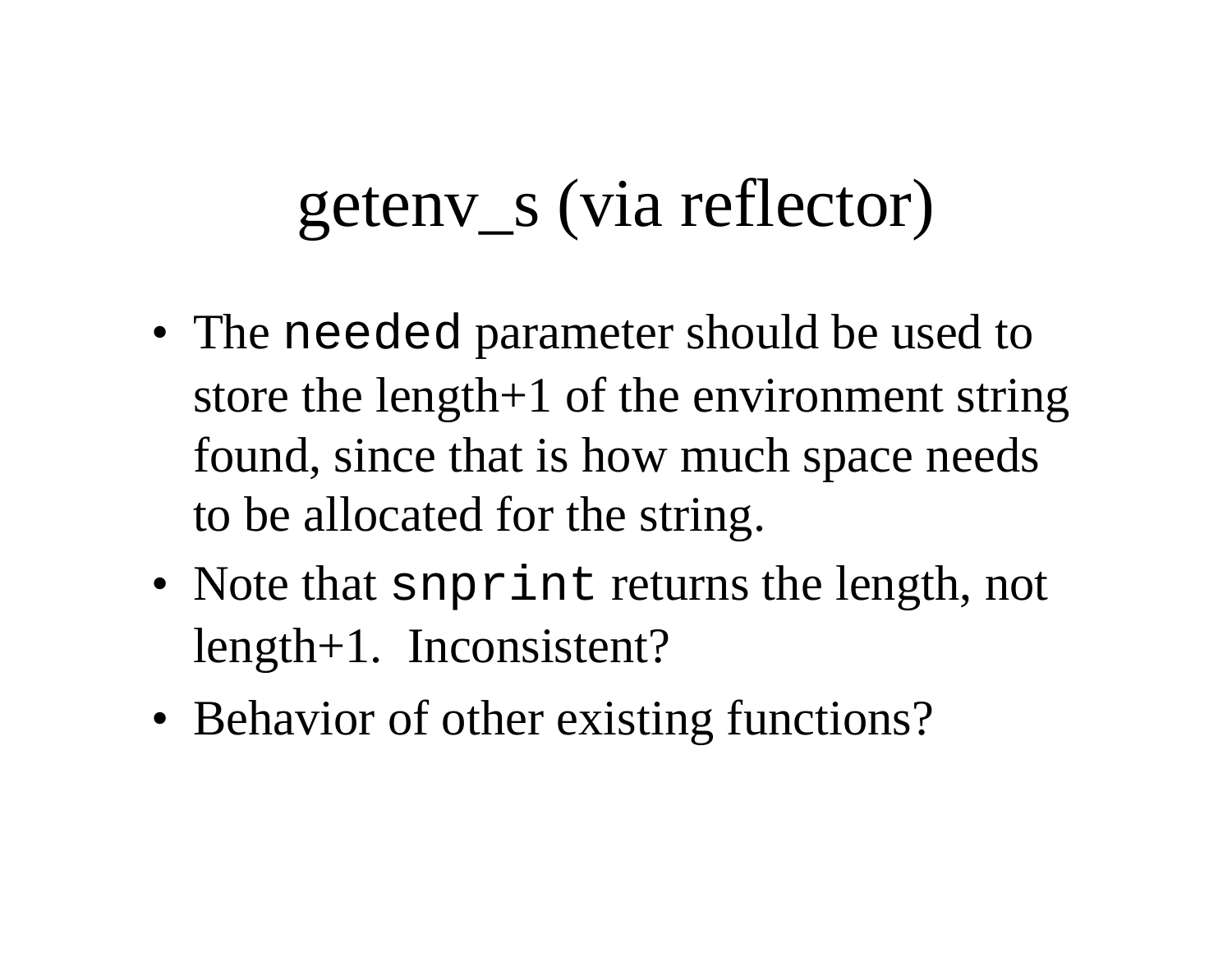## asctime\_s (via reflector)

• Sample code will store a null char even if size of output array is zero. Add red line: if (n < 1 || n >=  $maxsize$ ) { if (maxsize > 0)  $s[0] = ' \ 0';$  return ERANGE; }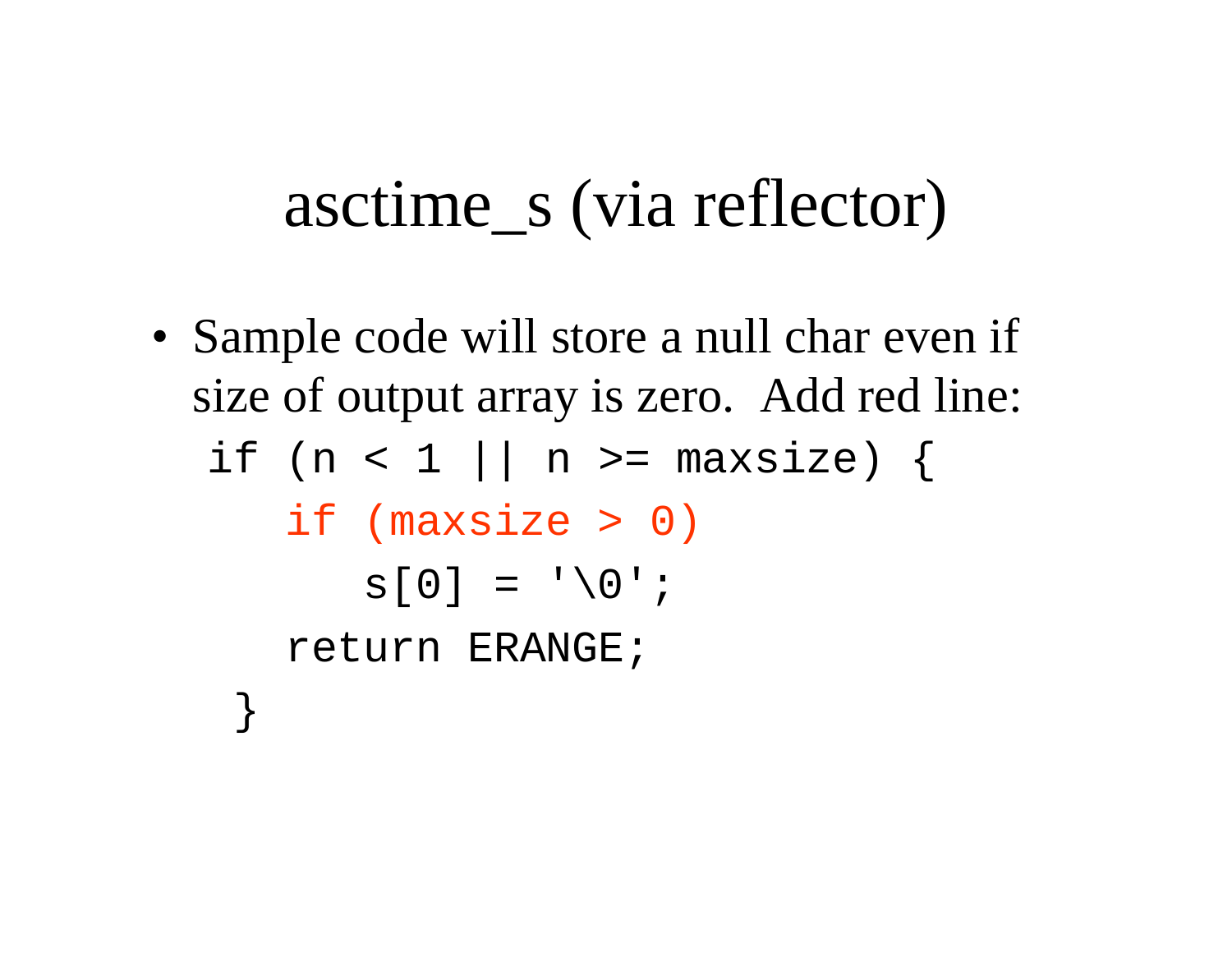### n1049 Fourth Batch

• Secure library functions should have defined, and safe, semantics for null pointer arguments.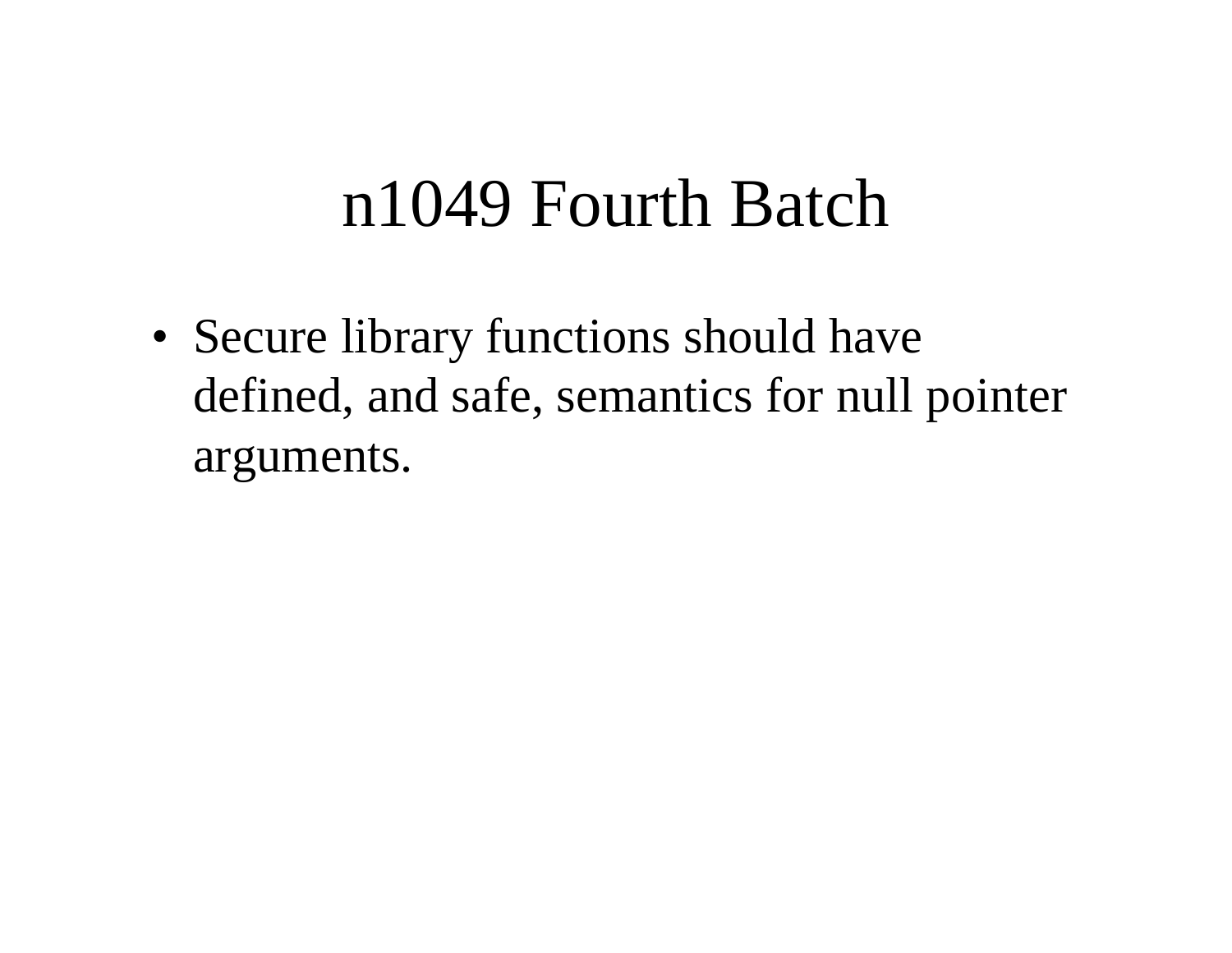## $\langle$ string.h $>$

- gets should return a null pointer for a null pointer argument.
- strncpy\_s and strncat\_s should return ERANGE for null pointer arguments.
- strnlen s should return zero for a null pointer argument.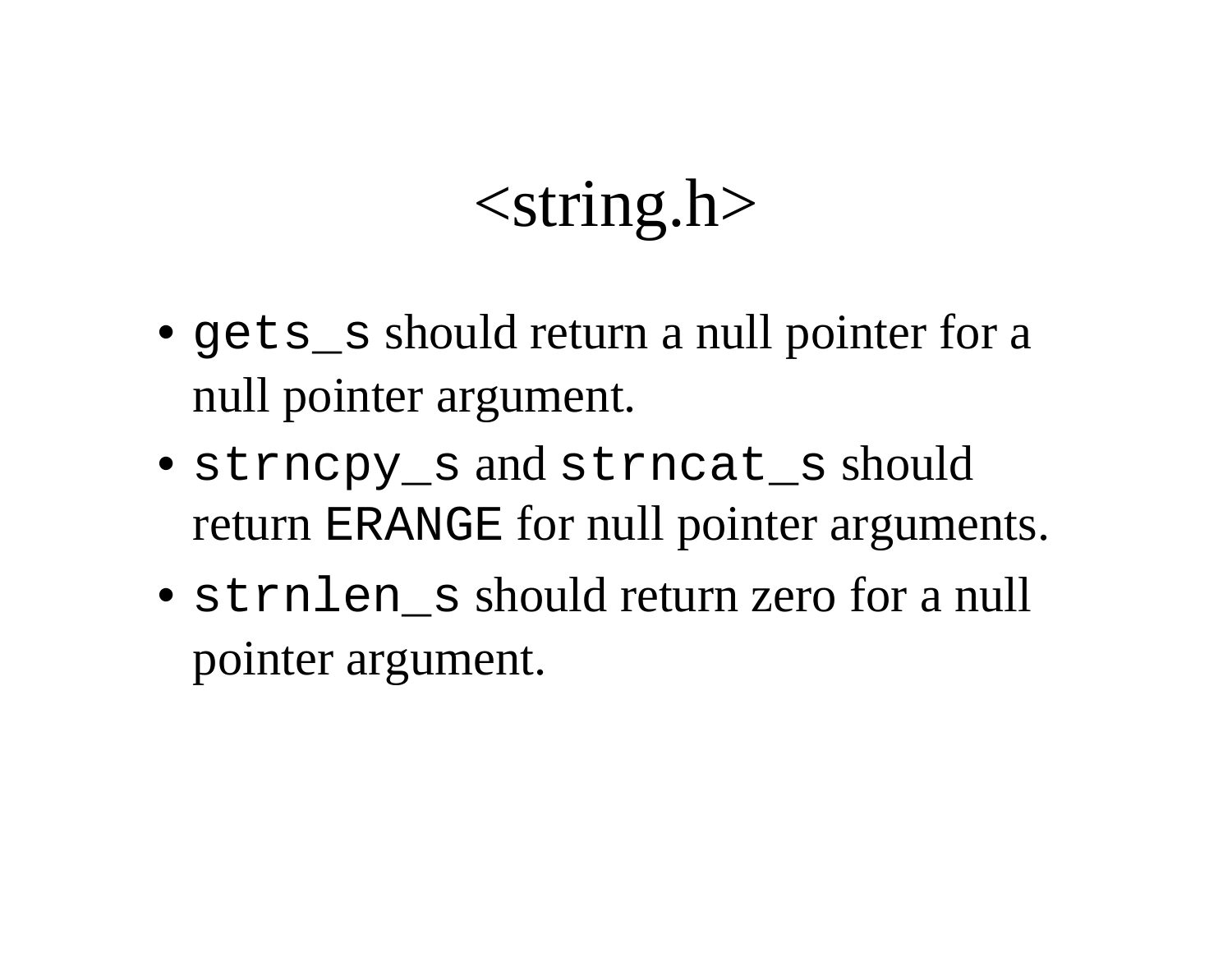#### <wchar.h>

- wcsncpy s and wcsncat s should return ERANGE for null pointer arguments.
- wcsnlen s should return zero for a null pointer argument.

All headers and functions should be checked!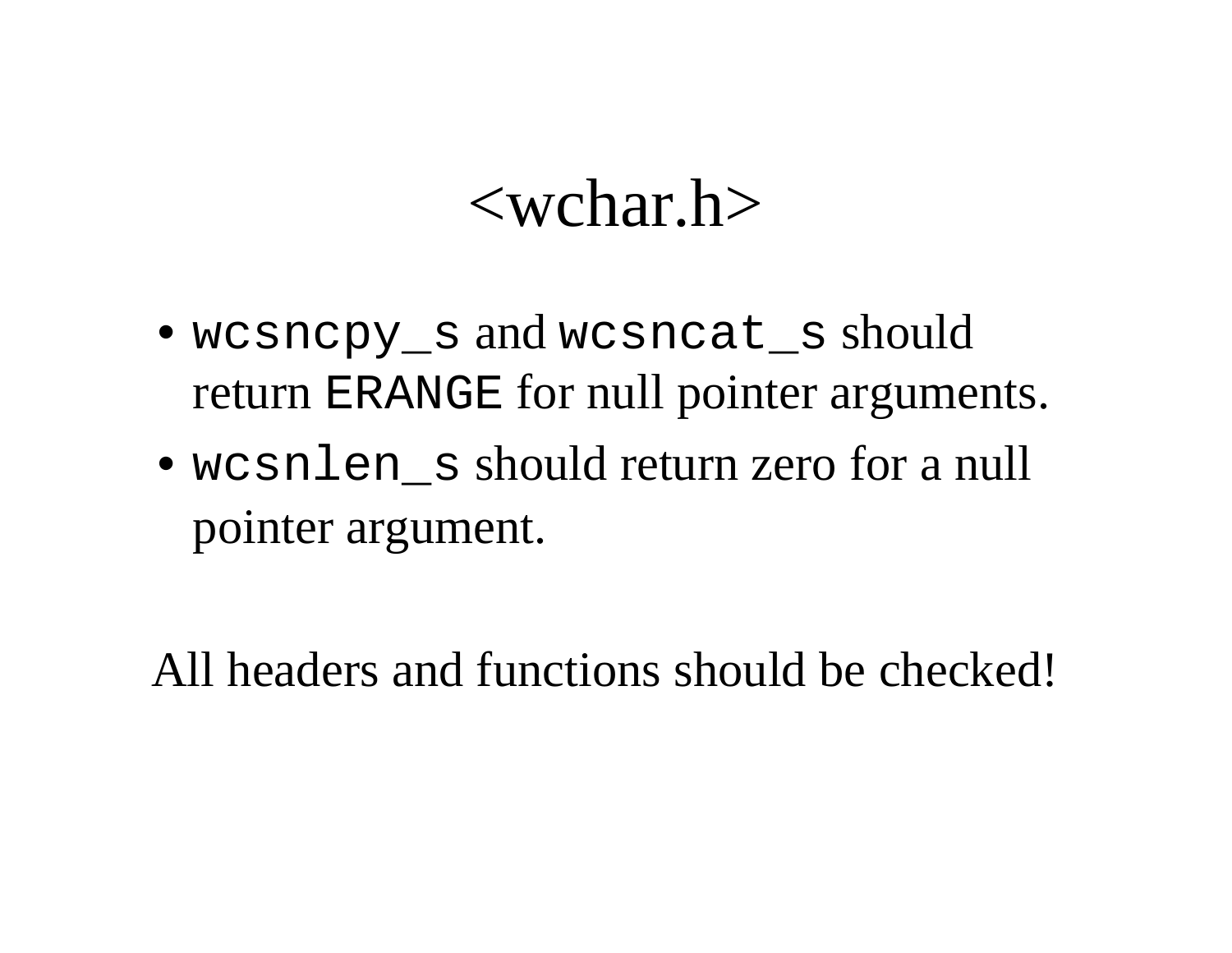### N1049 Second Batch

- tmpnam s should compare the length of the filename to maxsize-1, not maxsize
- Not needed: TR uses "size" for number elements of an array and "len" for length of string.

strlen("abc") < sizeof "abc"